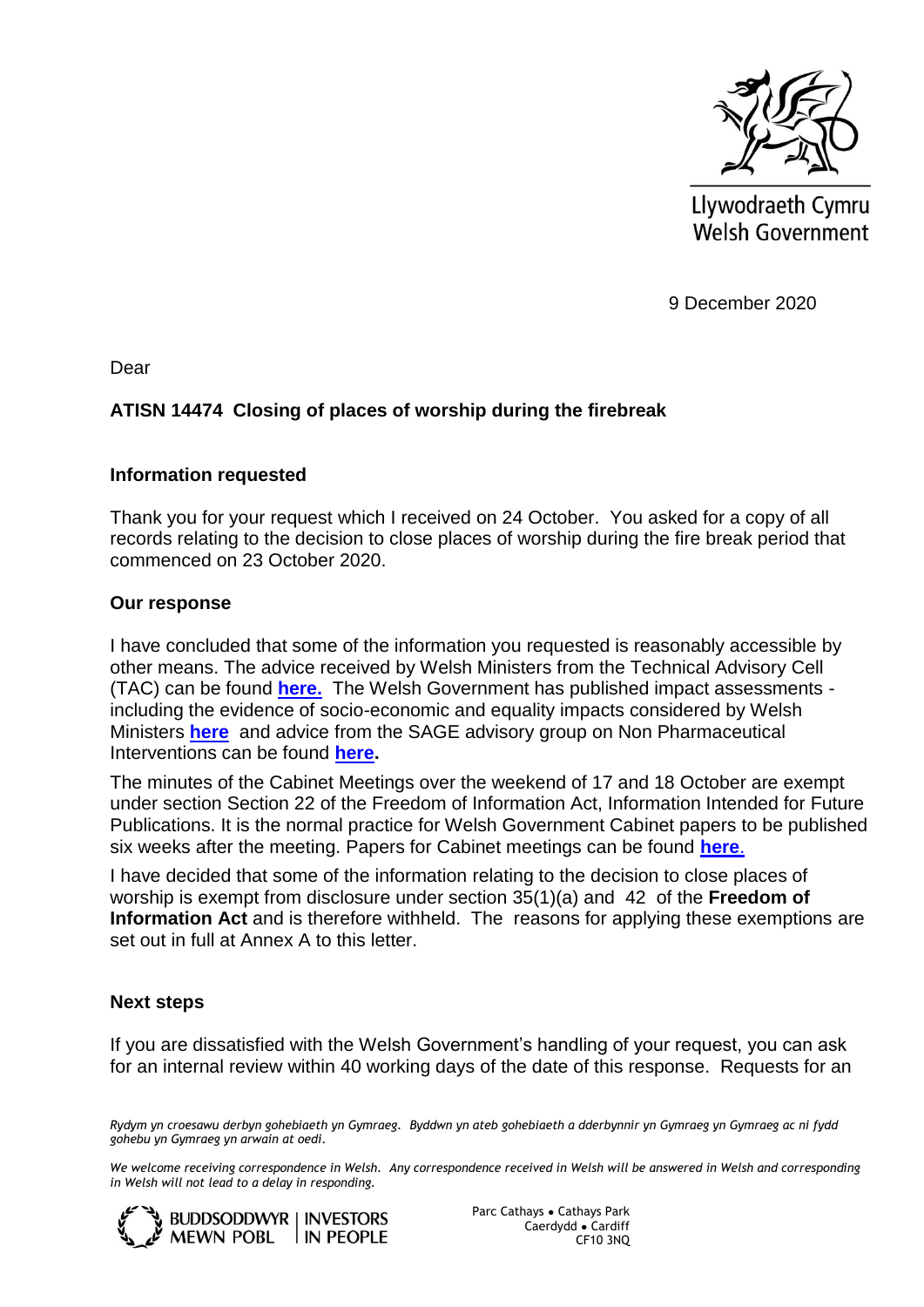internal review should be addressed to the Welsh Government's Freedom of Information Officer at:

Information Rights Unit, Welsh Government, Cathays Park, Cardiff, CF10 3NQ

or Email: [Freedomofinformation@gov.wales](mailto:Freedomofinformation@gov.wales)

Please remember to quote the ATISN reference number above.

You also have the right to complain to the Information Commissioner. The Information Commissioner can be contacted at:

Information Commissioner's Office, Wycliffe House, Water Lane, Wilmslow, Cheshire, SK9 5AF.

However, please note that the Commissioner will not normally investigate a complaint until it has been through our own internal review process.

Yours sincerely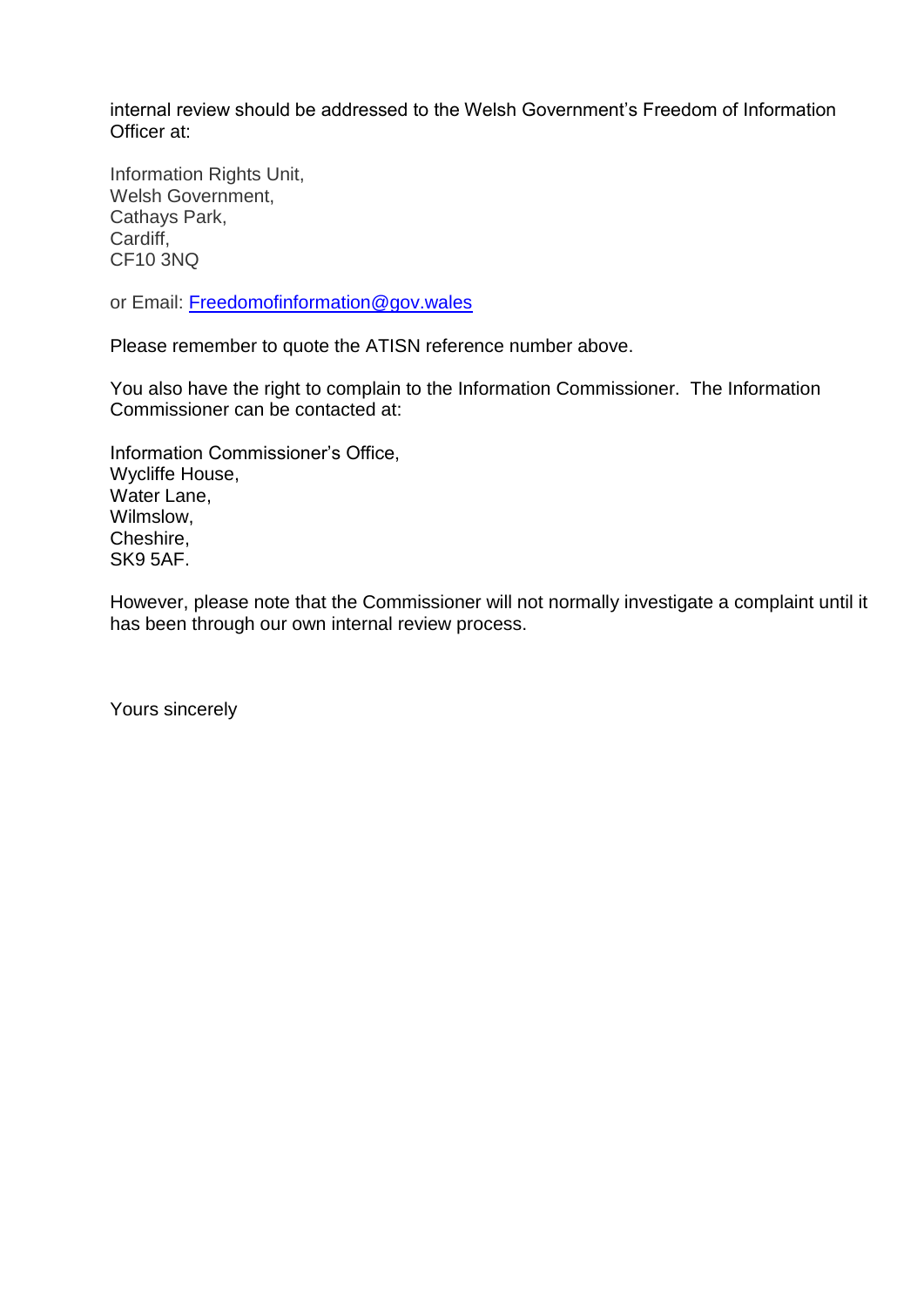# **Annex A**

## **Application of exemptions**

The Freedom of Information Act provides a right for anyone to ask a public authority to make requested information available to the wider public. As the release of requested information is to the world, not just the requester, public authorities need to consider the effects of making the information freely available to everybody. Any personal interest the requester has for accessing the information cannot override those wider considerations.

I have decided to withhold documents relating to your request under the following FOIA exemption and our consideration of the identified exemptions is set out below:

- Section 35(1)(a) of the FOIA covers any information relating to the formulation and development of government policy.
- Section 42 Legal Professional Privilege which covers communications between lawyers and their clients for the purpose of obtaining legal advice

# **Section 35(1)(a)**

This exemption is only engaged by information being used in the formulation of government policy. Once that policy is finalised, the exemption is unlikely to be engaged. In most cases it is usually straight forward to identify when the formulation stage is concluded by the publishing of the policy document, or legislation has been made. It is, however, recognised, that where existing policy is under review, the s35(1)(a) exemption can apply to the information informing that review.

The Information Commissioner's Guidance on the application of the s35 exemptions states in paragraph 48:

*For complicated policies, it is possible that formulation may continue even after this point. In some cases the government announces a high-level policy, or passes a 'framework' bill into law, but leaves the finer details of a policy still to be worked out. The high-level policy objective has been finalised, but detailed policy options are still being assessed and debated. Later information relating to the formulation of the detailed policy will still engage the exemption.* 

The information requested is information generated to inform the formulation of policies with regards to the closing of places of worship during the recent 'firebreak' restrictions. As with most of the policies and legislation relating to the Covid-19 pandemic, this policy is under constant review and is revised regularly as circumstances change and as the scientific and medical community learn more about this particular virus. As this is very much a "live" issue, I am of the view that the s35(1)(a) exemption is engaged by the information captured by this request

### **Public interest arguments in favour of release**

There is a very strong public interest in the public understanding the ongoing development of our policies to manage and control the current Covid-19 pandemic and the information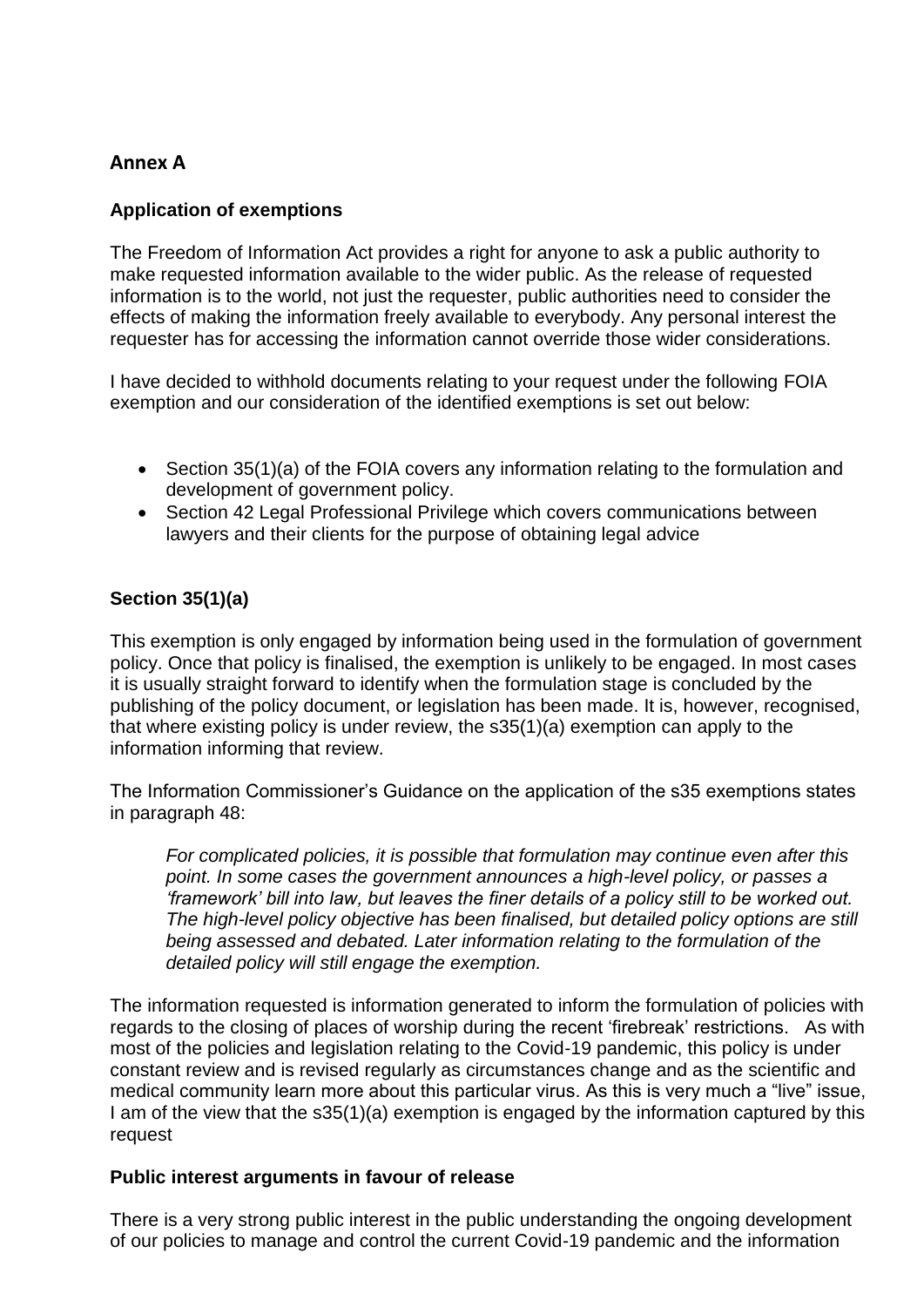underpinning those policies, particularly as there is much conflicting and sometimes completely wrong information being circulated on social media, etc. We also recognise the general public interest in making this information available for the sake of greater transparency and openness. Key documents informing decision-making have already been published, as noted above.

## **Public interest arguments in favour of withholding**

The Welsh Government has endeavoured to ensure it is as transparent as possible, in particular through the media, publication of documents, Ministerial Written Statements and public statements in the Senedd along with ministerial press conferences and interviews. We recognise that transparency and openness in the Welsh Government's policy-making process improves public trust, leading to greater compliance with the measures introduced to bring the outbreak under control and thus reducing the overall impact of the virus on the people of Wales.

We consider that it is important for ministers and officials to be able to have a safe space to undertake discussions. We take the view that the section 35 exemption is intended to ensure that the possibility of public exposure does not deter from full, candid and proper deliberation of policy formulation and development, including the exploration of all options.

Ministers and policy officials need to be able to discuss recommendations and formulate new proposals with regards to deal with the control of Covid-19 as well as considering future polices and plans as a result. At present, this is a fast paced environment and changes almost daily.

Civil servants and subject experts need to be able to engage in the free and frank discussion of all the policy options internally, to expose their merits and demerits and their possible implications as appropriate. Their candour in doing so will be affected by their assessment of whether the content of such discussion will be disclosed in the near future. Premature disclosure of information protected under section 35 could prejudice good working relationships, the neutrality of civil servants.

In conclusion it is within the wider publics' interest to withhold the information related to this request in order to provide the government with a safe space to consider and form policy and plans to manage the current pandemic.

## **Section 42 Legal Professional Privilege**

Section 42 of the Freedom of Information Act states:

*1) Information in respect of which a claim to legal professional privilege or, in Scotland, to confidentiality of communications could be maintained in legal proceedings is exempt information.* 

Legal professional privilege (LPP) covers communications between lawyers and their clients for the purpose of obtaining legal advice, or documents created by or for lawyers for the "dominant" (main) purpose of litigation. The information in question was advice provided by the Welsh Government's legal services and we believe that LPP attaches to this information.